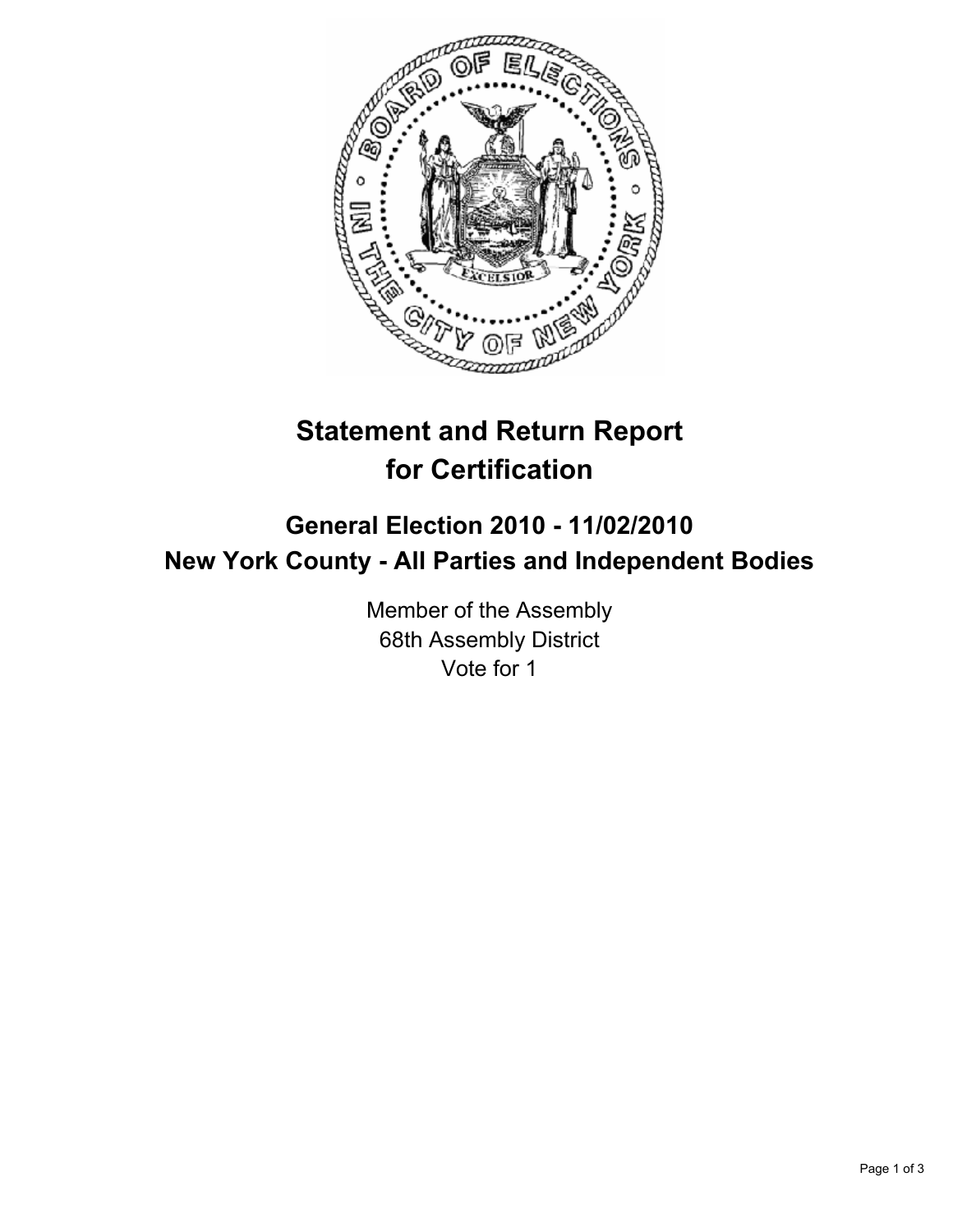

## **Assembly District 68**

| PUBLIC COUNTER                       | 19,808         |
|--------------------------------------|----------------|
| <b>EMERGENCY</b>                     | 0              |
| ABSENTEE/MILITARY                    | 326            |
| <b>AFFIDAVIT</b>                     | 619            |
| <b>Total Ballots</b>                 | 20,827         |
| ROBERT J RODRIGUEZ (DEMOCRATIC)      | 15,771         |
| JOHN RUIZ (WORKING FAMILIES)         | 1,491          |
| CARLTON BERKLEY (100 PEOPLE 4 CHUCK) | 465            |
| ALTON MADDOX (WRITE-IN)              | 1              |
| <b>BILL CLINTON (WRITE-IN)</b>       | $\overline{2}$ |
| CARL PRESSKY (WRITE-IN)              | 1              |
| EVETTE ZAYAS (WRITE-IN)              | 1              |
| JOHN JONES (WRITE-IN)                | 1              |
| KEITH ANKLY (WRITE-IN)               | 1              |
| KEITH WRIGHT (WRITE-IN)              | 1              |
| LUIS PARRA (WRITE-IN)                | $\overline{2}$ |
| MICHAEL DAY (WRITE-IN)               | 1              |
| NABAVI OLIVER (WRITE-IN)             | 1              |
| NO NAME (WRITE-IN)                   | 4              |
| NONE (WRITE-IN)                      | 1              |
| SPONGE BOB SQUARE PANTS (WRITE-IN)   | 1              |
| THOMAS CLARK AGEE (WRITE-IN)         | 1              |
| <b>VOID (WRITE-IN)</b>               | 3              |
| <b>Total Votes</b>                   | 17,749         |
| Unrecorded                           | 3,078          |